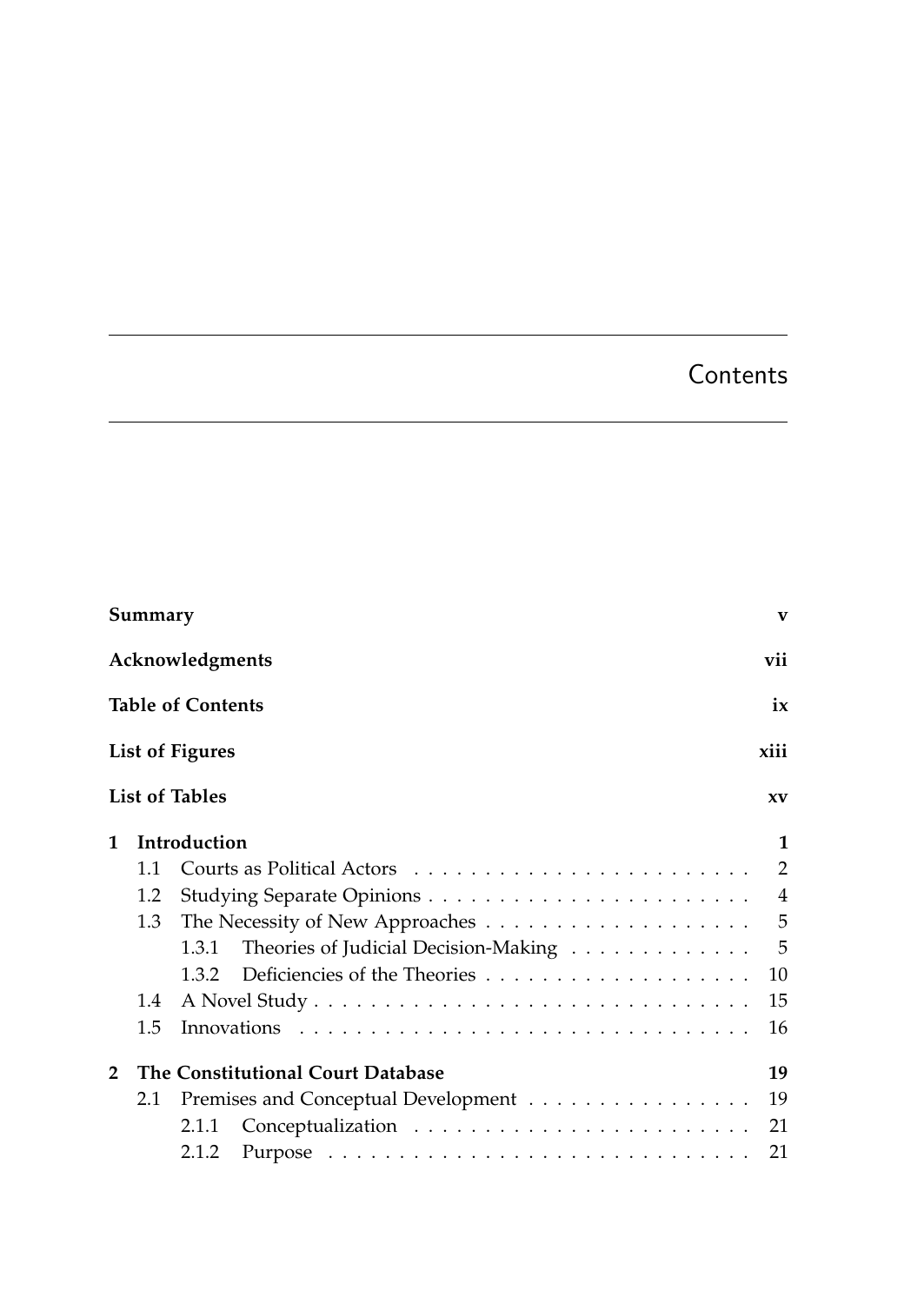|   |               | 2.1.3                          | What Data and Where to Find it                     | 23  |  |  |  |  |  |  |  |
|---|---------------|--------------------------------|----------------------------------------------------|-----|--|--|--|--|--|--|--|
|   |               | 2.1.4                          |                                                    | 26  |  |  |  |  |  |  |  |
|   |               | 2.1.5                          |                                                    | 30  |  |  |  |  |  |  |  |
|   |               | 2.1.6                          |                                                    | 31  |  |  |  |  |  |  |  |
|   | 2.2           |                                |                                                    | 34  |  |  |  |  |  |  |  |
|   |               | 2.2.1                          | Actors                                             | 35  |  |  |  |  |  |  |  |
|   |               | 2.2.2                          |                                                    | 36  |  |  |  |  |  |  |  |
|   |               | 2.2.3                          |                                                    | 37  |  |  |  |  |  |  |  |
|   |               | 2.2.4                          |                                                    | 38  |  |  |  |  |  |  |  |
|   |               | 2.2.5                          |                                                    | 39  |  |  |  |  |  |  |  |
|   | 2.3           |                                |                                                    | 40  |  |  |  |  |  |  |  |
|   |               | 2.3.1                          |                                                    | 41  |  |  |  |  |  |  |  |
|   |               | 2.3.2                          |                                                    | 47  |  |  |  |  |  |  |  |
|   |               | 2.3.3                          |                                                    | 54  |  |  |  |  |  |  |  |
| 3 |               | 57<br><b>Separate Opinions</b> |                                                    |     |  |  |  |  |  |  |  |
|   | 3.1           |                                | Separate Opinions in an International Perspective  | 60  |  |  |  |  |  |  |  |
|   | 3.2           |                                |                                                    | 61  |  |  |  |  |  |  |  |
|   | 3.3           |                                |                                                    | 64  |  |  |  |  |  |  |  |
| 4 | <b>Theory</b> |                                |                                                    | 71  |  |  |  |  |  |  |  |
|   | 4.1           |                                | Individual Costs and Benefits of Separate Opinions | 71  |  |  |  |  |  |  |  |
|   | 4.2           |                                |                                                    | 73  |  |  |  |  |  |  |  |
|   |               | 4.2.1                          |                                                    | 74  |  |  |  |  |  |  |  |
|   |               | 4.2.2                          | Utilities of Norm Adherence                        | 75  |  |  |  |  |  |  |  |
|   |               | 4.2.3                          |                                                    | 77  |  |  |  |  |  |  |  |
|   |               | 4.2.4                          |                                                    | 82  |  |  |  |  |  |  |  |
|   | 4.3           |                                | The Identification-Disagreement Model              | 84  |  |  |  |  |  |  |  |
|   | 4.4           |                                |                                                    | 87  |  |  |  |  |  |  |  |
| 5 |               | Empirics                       |                                                    | 93  |  |  |  |  |  |  |  |
|   | 5.1           |                                |                                                    | 93  |  |  |  |  |  |  |  |
|   | 5.2           |                                |                                                    | 98  |  |  |  |  |  |  |  |
|   |               | 5.2.1                          | Dependent Variable: A Judge's Vote                 | 99  |  |  |  |  |  |  |  |
|   |               | 5.2.2                          |                                                    | 99  |  |  |  |  |  |  |  |
|   |               | 5.2.3                          |                                                    | 106 |  |  |  |  |  |  |  |
|   |               | 5.2.4                          |                                                    | 110 |  |  |  |  |  |  |  |
|   | 5.3           |                                |                                                    |     |  |  |  |  |  |  |  |